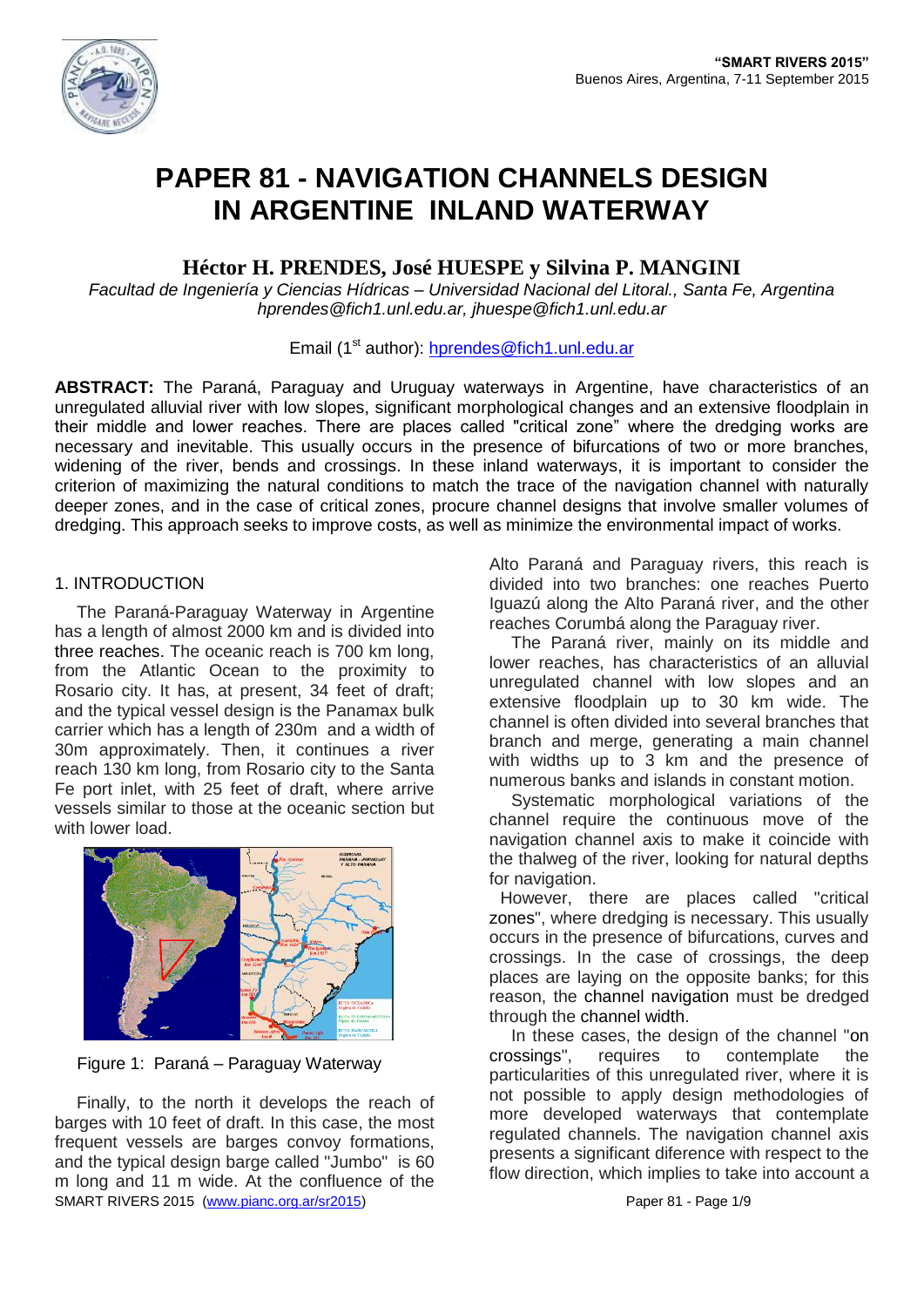

greater width to prevent sailing vessels with strong drifts from making contact with the channel edges.

In channel bends, greater widenings are also required due to relatively sharp angles. The design proposed, in these cases, includes the particularities of the Paraná river.

Moreover, in this waterway there are frequent bed shapes (dunes) of important dimensions, whose crests condition the navigation drafts; for this reason, they should be taken in special consideration.

Even though there is an extensive literature on the design of navigation channels (USCOE, PIANC, etc.), they do not contemplate all these features on the whole.

This work presents methodological contributions to the design of navigation channels in an unregulated river, with significant widths on the main channel and the alternating presence of banks, crossings and sharp curves, characteristic of the Argentinian waterway.

## 2. PROPOSED DESIGN METHODOLOGY

In sectors where channel depths and/or channel widths are detected insufficient, and dredging and deepening become necessary, it is essential to have studies to determine flow bifurcations in different channels, stream lines, speeds, among others. It is also necessary to have bathymetric surveys of the river at a length greater than the critical reach, either upstream or downstream of it.

Vessels characteristics such as dimensions, maneuverability, power, among others, are essential requirements for the design of the channel.

#### *2.1 Alignment of channel axis.*

To plot the channel axis, it is necessary to consider some practical rules developed according to experience and background, such as:

- Reaches as straight and long as possible.
- Look for natural depths to minimize dredging.
- In case of direction changes with angles less than 10 degrees, one may not make curves.
- Curves angles as smooth as possible.

• Channel trace located as far away as possible from areas of sedimentation.

Following these criteria, it should be drawn a line which represents the channel axis, locating the coordinates of its vertices and evaluating the need of curves, crossings or straight reaches.

## 2. 2 *Design of channel bottom widths*

In this waterway, at present, it is not necessary to consider a two-way navigation, since the critical zones are relatively short (from 2 to 4 km) and they are spaced along the length of navigation; in consequence, it is not appropriate to widen the channel to make ships overtaking in these places.

To calculate the bottom channel width, it is proposed to use the formula that provides the manual USCOE "Engineering and Design - Layout and Design of Shallow Draft Waterways" used for the Mississippi river. This formula is used contemplating a variable angle of drift for crossings, curves and / or straight sections.

#### $A = M \cdot \cos a + L \cdot \sin a$

where A is the Effective width, M is the Beam, L is the Lenght and  $\alpha$  is the Drift angle.



Figure 2. Scheme of navigation channel width.

As L is generally much greater than M and  $\alpha$  is a small angle, this expression can be simplified:

#### $A = M + L*$  *sena*

For the minimum channel width, it must be added an extra length of both sides, therefore:

 $Ac = (M + L * \text{sena}) + 2R$ 

where Ac is the Minimum channel width and R is the Extra length.

#### 2.2.1 *Straight reach*

It is proposed to use, in these cases, the formula provided by the manual USACE (United States Army Corp of Engineers " Engineering and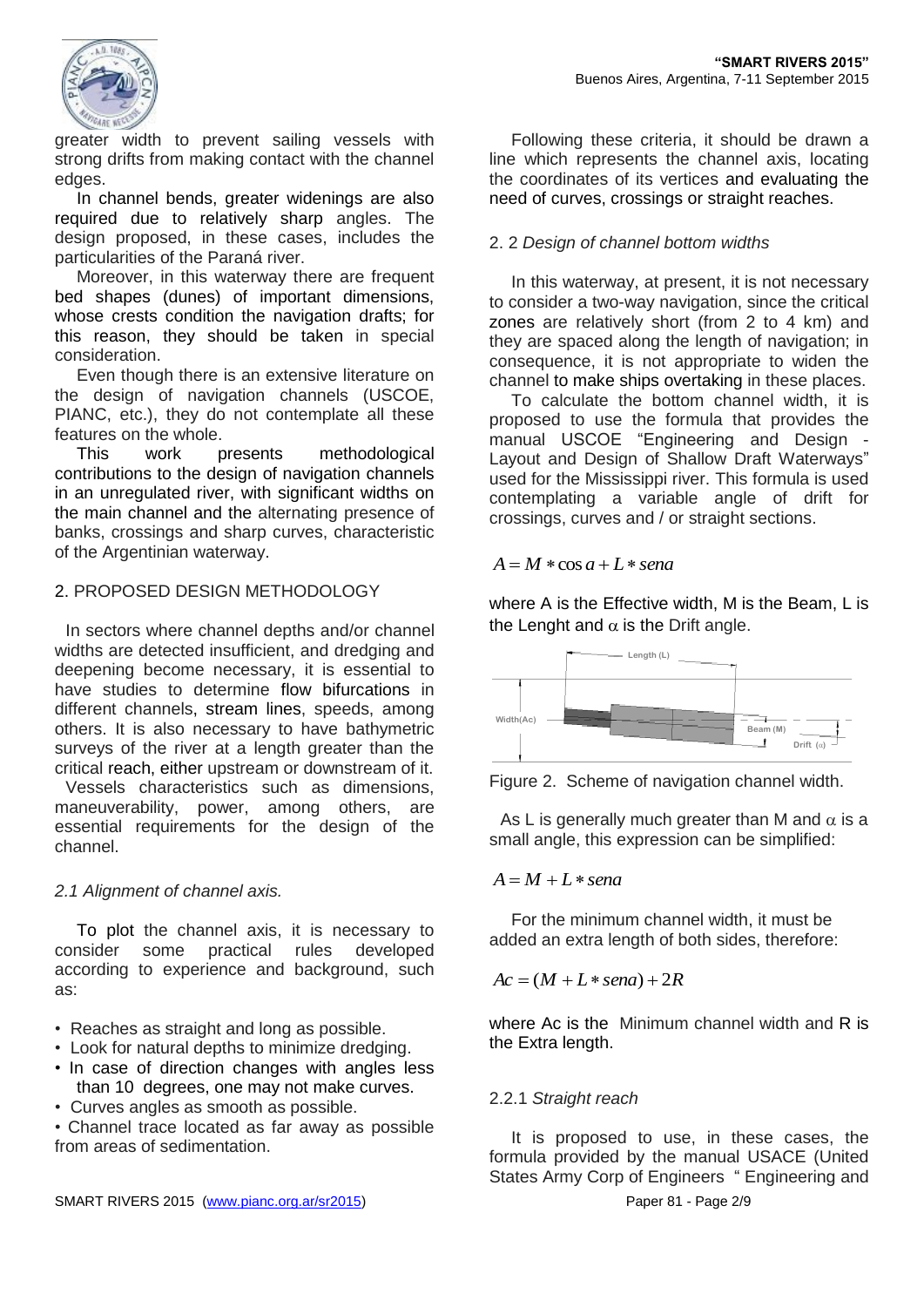

Design - Layout and Design of Shallow Draft Waterways") although that formula is mentioned for required widths in curves, it has also been adopted for straight reaches, changing only the drift angle.

The value of  $\alpha$  depends on the size and configuration of the vessel, on the power and tow propulsion and government system, on channel dimensions and wind conditions and currents, among others. Typical values (for straight reaches) are on the order of 4 to 5 degrees.

#### 2.2.2 *Crossings*

Generally, natural depths in the Paraná river are located on one of the margins but then, downstream, the deep areas are located on the opposite margin.

This fact creates a "crossing zone" which is characteristic of this waterway. To design the navigation channel taking advantage of the natural depths, vessels must move across the river where the current direction is different from the navigation direction, affecting their trajectory and position.

To cross the channel, the vessel must navigate with a different direction, making an angle called drift angle. This drift angle depends on the direction and speed of the flow and on the vessel speed. In these cases, the drift angle is very important in relation to that taken into account when designing the width on straight reaches.

From a vector composition arises:

$$
Ve * sen\alpha = Vc * sen\delta
$$

where Ve is the Vessel speed,  $\alpha$  is the Drift angle, Vc is the Flow velocity and  $\delta$  is the Flow direction.



Figure 3: Example of navigation on a crossing zone (Entre Ríos).

#### *2.2.3 Curves*

On the curves, a lateral displacement of the vessel occurs, which mainly depends on the depth/draft ratio (D / d).

To make a turn, the stern of the vessel moves laterally in the opposite direction. This causes the vessel to move producing a sidescan of the channel, occupying a space wider than the width of the vessel.

The following table lists the minimum requirements to be applied to vessels without the assistance of tows at a speed of 10 knots or, to avoid widenings by taking advantage of the curve.

| Tapic T. Odivos Tagiuscs                         |                  |
|--------------------------------------------------|------------------|
| <b>Curvature radiuses in navigation channels</b> |                  |
| Angle                                            | Curvature radius |
| < 25°                                            |                  |
| $25^{\circ}$ - 35 $^{\circ}$                     | 5 L              |
| $35^{\circ}$ - 55 $^{\circ}$                     |                  |
| $> 55^{\circ}$                                   |                  |

Table 1: Curves radiuses

where L is the Vessel length.

Smooth curves with radiuses larger than 10 L are considered as straight reaches and do not require widening of the curve. For two consecutive curves, it is recommended a straight reach between them of at least 5 L to avoid widening.

The angle between the axis of the vessel and the alignment of the channel is called the drift angle. To calculate the widening, in this case, there are several methodologies. The one proposed here determines the drift angle by a set of graphs obtained from results of studies on physical models (United States Army Corp of Engineers "Engineering and Design - Layout and Design of Shallow Draft Waterways").

From these graphs, the drift angle is determined by the size of the vessel, radius and angle of the curve, flow velocity and if it is navigating upstream or downstream. With this drift angle, the channel width in curves (Ac  $_{\text{curve}}$ ) and, then, the widening are calculated

 $S = AC$  curve – AC straight

where *S* is the curve widening.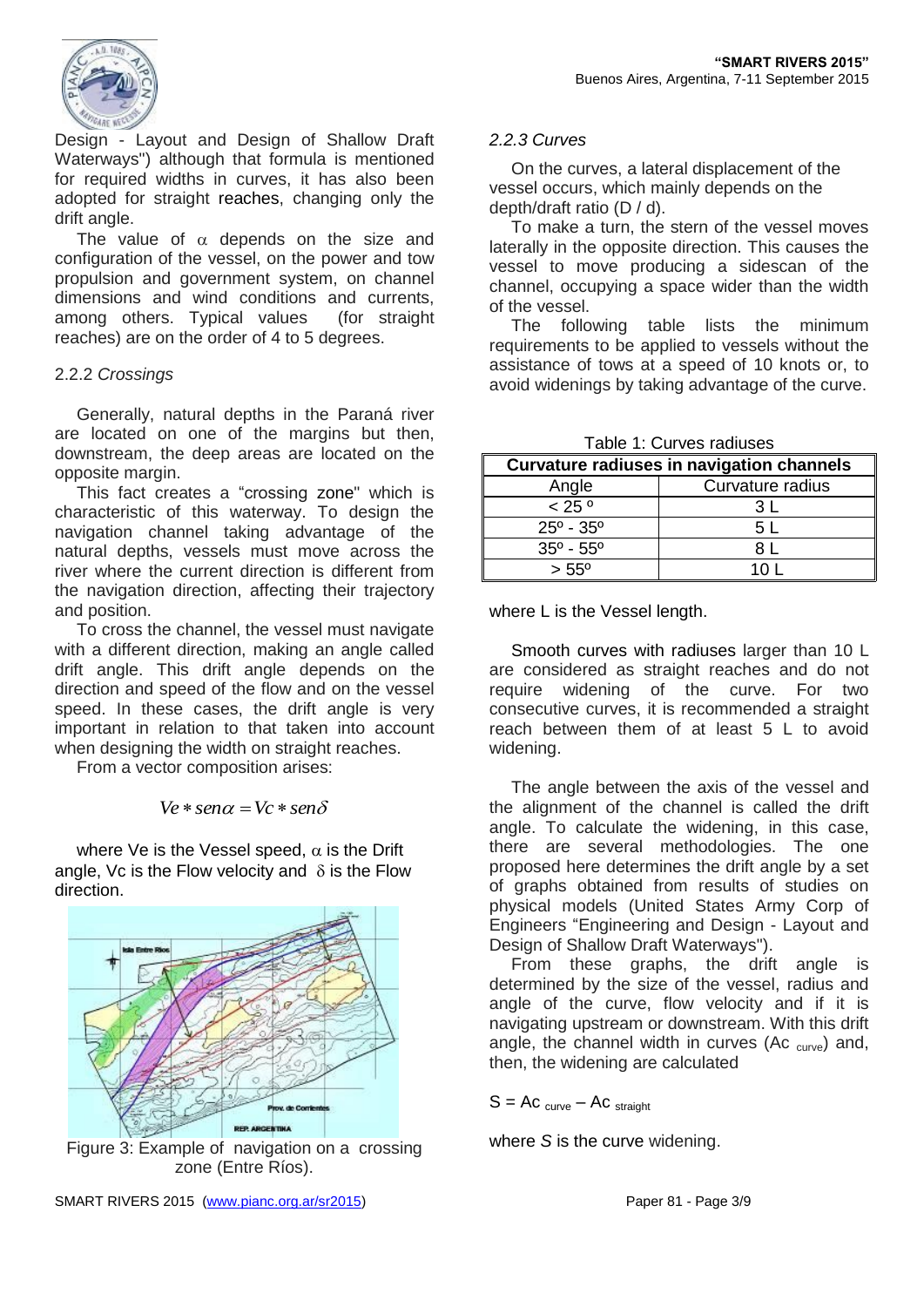

In the design of the navigation channel for large rivers (eg. the Paraná river) it is proposed a different widening in developing the curve, being maximum at its vertex and decreasing towards the beginning and the end of the curve.

This widening should be incorporated on the inner side, trying to smooth the curve. In figure 5 the curve widening process is observed: the inside shoal curvature is drawn with a higher radius, so that the channel vertex has the width of the curve.



Figure 4: Diagram of widening on curve.

$$
d = C + S
$$
  
\n
$$
C = \sqrt{R^2 + E^2} - R
$$
  
\n
$$
R' = \frac{d * sen(\alpha/4 + 90)}{sen(\alpha/4) * tg(\alpha/2)}
$$
  
\n
$$
E = R * tg(\alpha/2)
$$

Where S is the Widening, C is the space, R y R' are the Curves radiuses and  $α$  is the Drift angle.



Figure 5: Widening of curve in Paraguay river, in front of Formosa city.

## *2.2.4 Depth of the channel*

The depth of the channel is determined from a reference water level, which must be defined uniformly for the whole route of navigation. It arises from the statistical treatment of a hydrometric data series.

The reference level of a route segment is defined as an imaginary polygon formed from the union of the heights of water (from hydrometers), which have the same probability of being exceeded.

This reference level may vary depending on the adopted statistical series, since there are wet periods and dry periods, thus the drained water volumes are different each year.

It may also vary due to the regulatory effect produced by the reservoirs operation in the basin, causing the minimum values being higher and, therefore, the maximum being lower.

The graph shows the monthly mean heights registered in the hydrometer at Paraná port (at 603 km trunk route), from the year 1905 to 2009 (in green line), and the average of all the series and, the mean values of two different periods (1935-1955: dry (in red line) and 1970-1990: wet (in pink line)). It can also be seen that minimum heights are greater in recent years, partly due to the regulatory effect of the reservoirs located on the upper basin of the Paraná river.



Figure 6: Monthly mean Heights Puerto Paraná series 1905 -2009.

The depth of design (D), taken from the reference level of a navigation channel, is a function of several components such as: draft, settlement, stowage, pitch, tide and water density, among others. In the case of the critical zones on the Paraná river, it should be added a space to allow the sedimentation that occurs between one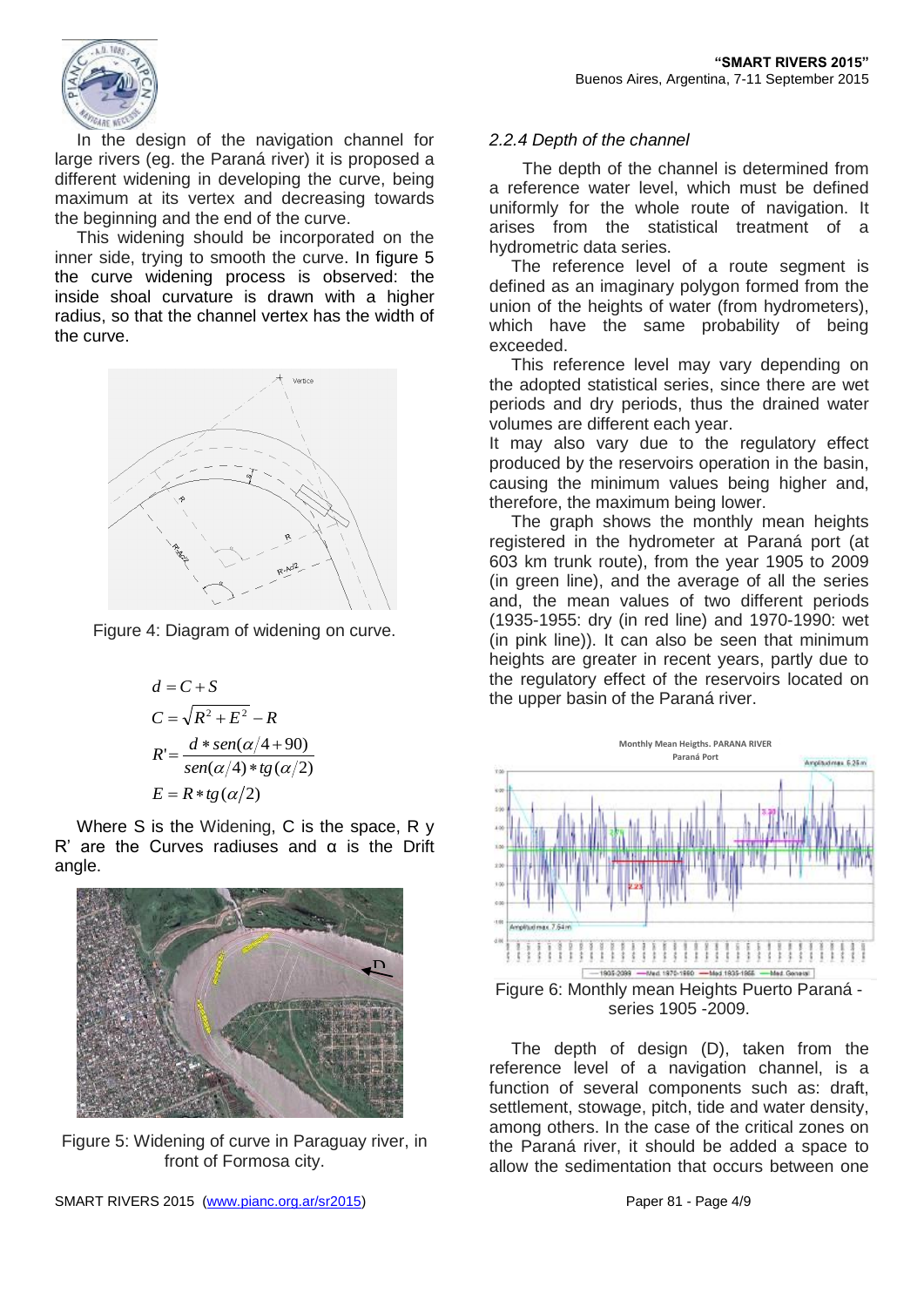

dredging and another. Sedimentation over the time can be estimated by mathematical modeling.

The main effects which cause decrease in navigation depths on the channels of these waterways are:

• Decreasing of transport capacity in the longitudinal direction due to expansions and/or bifurcations of the channel.

• Bias effect, when the channel is not aligned with the flow; in this case the channel bed acts as a trap of the sediment transported on its bottom.

• Contribution of the channel lateral slopes in beds of loose materials and velocities of flow.

## *2.2.5.1 Dunes effect*

In many cases, the determinant depth for navigation (shallow zone) in a critical zone is given by the crest of a dune. Bed shapes, though are eliminated with dredging works, are then regenerated in a relatively short time, so it must be added extra deep to the design depth.

In the Paraná river, the dunes have rounded peaks with mean shape coefficients of about 0.65. For this reason, the mean bed level is a horizontal plane located closer to the crest than to the valley of dunes; so that the necessary extra-space added due to dunes is 35% of the value of the expected dune height.

There is a considerable information of dune heights obtained from field measurements in representative areas of study and many critical zones in the Argentinian waterway. Based on these measurements, it has been possible to develop a calculation methodology (ML Amsler et al. 2000) to estimate the expected heights of dunes after the deepening of the navigation channel by dredging works.

The mean heights of dunes on the barge route (10 feet) of Argentinian waterway are generally variable, between 1 and 2 meters. In the case of the deep navigation route (34 feet), the mean heights can reach 4 meters. This shows the importance of considering a significant value as extra-space due to dunes effect.

In some critical zones, it is common to find extraordinary heights of dunes that can double the mean height of the reach. Dunes of extraordinary dimensions close to 7 meters high have been measured in the critical zones called "Canal de

Muelles" and "Borghi" in Argentinian waterway, near Rosario city. In such cases, to keep the drafts of navigation, specific dredging works are used, which "shave" or "cut" the crests of these extraordinary dunes. This requires having adequate dredging equipment, readily available in the area.



Figure 7: Bottom shape in "Paso Borghi" and "Canal de Muelles".

#### 3. ANALYSIS OF WIDENING IN CURVES

The particularities of our waterways Paraná, Paraguay, Alto Paraná and Uruguay are not common in the world. The hydrodynamic of flow and the ships route, looking for the deepest parts, are typical of a natural system without regularization works. This fact forces to resort, sometimes, to curves with radiuses and angles which require special ship maneuvers.

Taking advantage of the execution of a navigation channel project for the reach called Concepción del Uruguay – Fray Bentos, on the Uruguay river, it has been made a comparative analysis of widenings obtained by using some of the generated methods for other waterway systems.

In this work, it was considered to be important taking into account the criterion of maximizing the natural conditions offered by this river. To achieve this, it should be matched the navigation channel trace with the naturally deeper areas; and in the case of critical zones, it should be looked for channel designs, keeping safe navigation maneuvers, involving lower volumes of construction, dredging and maintenance works.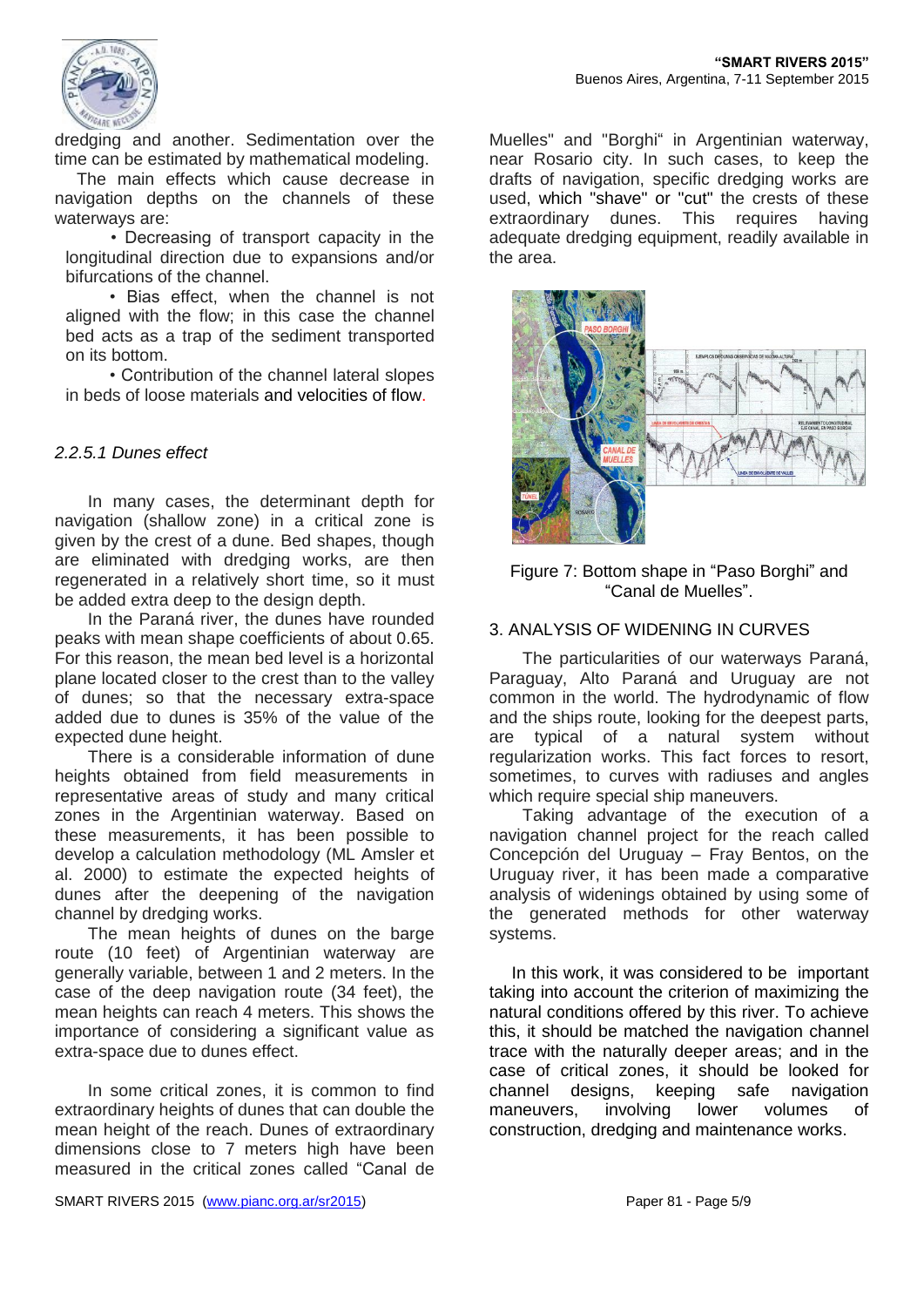

#### *3.1 Design vessel*

On the reach from Km 0 until km 187.1 on Uruguay river, the project was performed for a design vessel type Panamax (of approximately 224 m long and 32 m wide) to navigate with 23 feet (7.01 m) draft and 2 feet (0.61 m) of tolerance or rematch security under keel. The adopted channel width in straight reaches was of 100 meters.

#### 3.2 General Design of the Navigation Channel

The recommendations of PIANC-ENGINEER MANUAL EM 1110-2-1611 (COE U.S.A.) AND PORTS AND WATERWAYS LOUISIANA STATE INSTITUTE U.S.A. were used to determine the widenings on bends. However, after these calculations, widenings in curves were recalculated using alternative methodologies available in the CARU / CTMSG-European Union (2003) and in the manual "Hydraulic Design of Deep Draft Navigation Project" (USCOE, 2006), which are described below.

Finally, it was made a comparative analysis of the results and the final adoption of the widenings included in the project. The following methods were considered:

1) Method 1: ENGINEER MANUAL EM 1110- 2 -1611 "Layout and Design of Shallow Draft Waterway" (COE U.S.A.) AND PORTS AND WATERWAYS LOUISIANA STATE INSTITUTE U.S.A.

 $\Delta W = (sen\alpha_{A} * L) + B + 2C - A_{A}$ 

where  $\Delta W$ : bend widening.

- $\alpha_d$ : maximum drift angle of the vessel, sailing downstream, at the most unfavorable condition.
- *L*: vessel length.
- B: vessel beam.
- *C:* free space between the vessel and the channel limit.
- *A<sup>r</sup>* : width in straight reaches.

*The*  $\alpha_d$  value is a function of the curvature radius and the length and width of the vessel.

The Corps of Engineers of the United States recommend drift angle values corresponding to different configurations of barge convoys that regularly navigate the Mississippi waterways.

These values emerged from a large set of physical model tests carried out for this purpose. The tests were conducted for convoys navigating upstream and downstream, maneuvering in the presence of curves with different radiuses, angles and flow speeds. The results were summarized in design graphics, corresponding to the different considered convoys, where the drift angle " $\alpha$ " proves to be a function of the aforementioned variables.

For the purpose of this study, the curves corresponding to a barge convoy sailing downstream were selected; it had the following dimensions: Length: 183 m, Length plus tow (total 223 m), Width: 32 m and Draft: 8 feet.

Flow speeds of 3 ft/sec and curves angles assigned according to options for 0°, 30° and 60° were considered. To perform calculations, mathematical functions were adjusted to the graphs provided by the method.



Figure 8: Curves adjusting.

2) Method 2, (Alternative Method): "Canadian Coast Guard"

Analysis through studies on physical models allowed developing an equation that evaluates the curves widening. The suggested expression is the following:

$$
\Delta W = (0.9144 \text{ f Vs2 L2 F}) / (Rt \text{ Cc S})
$$

where  $\Delta W$ : bend widening (m).

- f: curve angle (degrees).
- Vs: relative vessel speed to the bottom (knots).
	- L: vessel length.
- Cc: coefficient of maneuverability.
- S: unobstructed distance from the bridge of the vessel.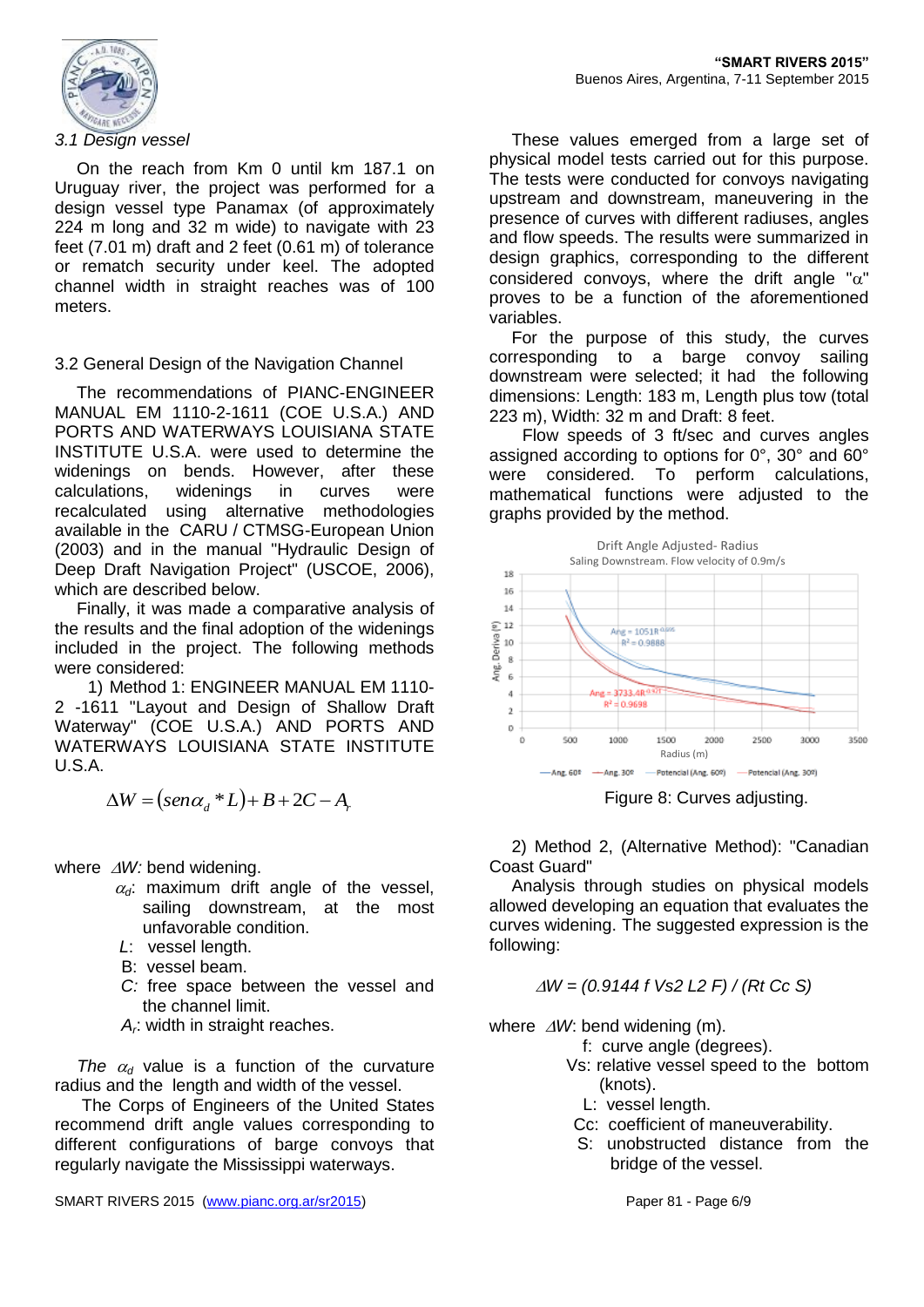

Rt: curve radius(m);  $F= 1$  for single hand.

3) Method 3, (Alternative Method): Kiel Formula.

It is an expression adjusted empirically from radar images. The proposed equation to estimate the widening " $\Delta w$ " is the following:

 $\Delta w = L$  sen  $\alpha + R - ((R + (2/3)L) (R - (2/3)L))^{0.5}$ 

where *R*: curve radius. *L*: vessel length.

 $\alpha$ : drift angle.

To calculate the drift angle three alternative methodologies were used:

a) Physical modeling of the Vuelta de San Antonio (Paraná de las Palmas river) performed by the Laboratorio de Hidráulica Aplicada (LHA - INA).

Considering that the present case has as design ship an oversea vessel, it was considered as appropriate to incorporate in the comparative analysis, the resulting expression for the drift angle obtained from the navigation study performed at the Vuelta de San Antonio. The calculation equation is as follows:

$$
\alpha = 23.5^{\circ} - (19.5^{\circ}/2440) \text{ R}
$$

where R is the curve radius.

b) INSA - Hartung Formula

It is an empirical formula for calculating the drift angle  $(\alpha)$ 



where R is the curve radius, *L is the vessel length and B is the vessel beam.*

c) Use of physical models, that is to say, the same method used for Method 1.

4) Alternative Method (Method 4): U.S. Army Corps of Engineers Manual EM 1110-2-1613 "HYDRAULIC DESIGN OF DEEP DRAFT NAVIGATION PROJECT" approved in May, 2006.

This method determines the widening in curves of a navigation channel for vessels in general, depending on relations between the radiuses of the curves and the length of the ship.

From Figure 8.3, Manual EM 1110-2-1613, the widening curves are obtained graphically. To expedite the calculation, it was adjusted to a mathematical function.



Figure 9: Mathematical function adjusted (Uscoe 1110-2-1613).

Using the 4 methods described, in the case of Method 3, and also considering the variants a), b) and c), 6 values of widening were determined; the one proposed and other 5 more, on a comparative basis.

3.3 *Analysis of results obtained for widening of curves*

Figure 10 summarizes the results of the calculations performed. The widenings have been plotted as a function of curves radiuses. It may be noted that the results obtained with the method of Kiel (with drift angle obtained at Vuelta de San Antonio, Method 3), differ markedly from the rest of the discussed methods, overestimating the widenings.

The Method 2, "Canadian Coast Guard", has very similar values to those obtained with the method proposed (Method 1 - MANUAL EM 1110- 2 -1611).

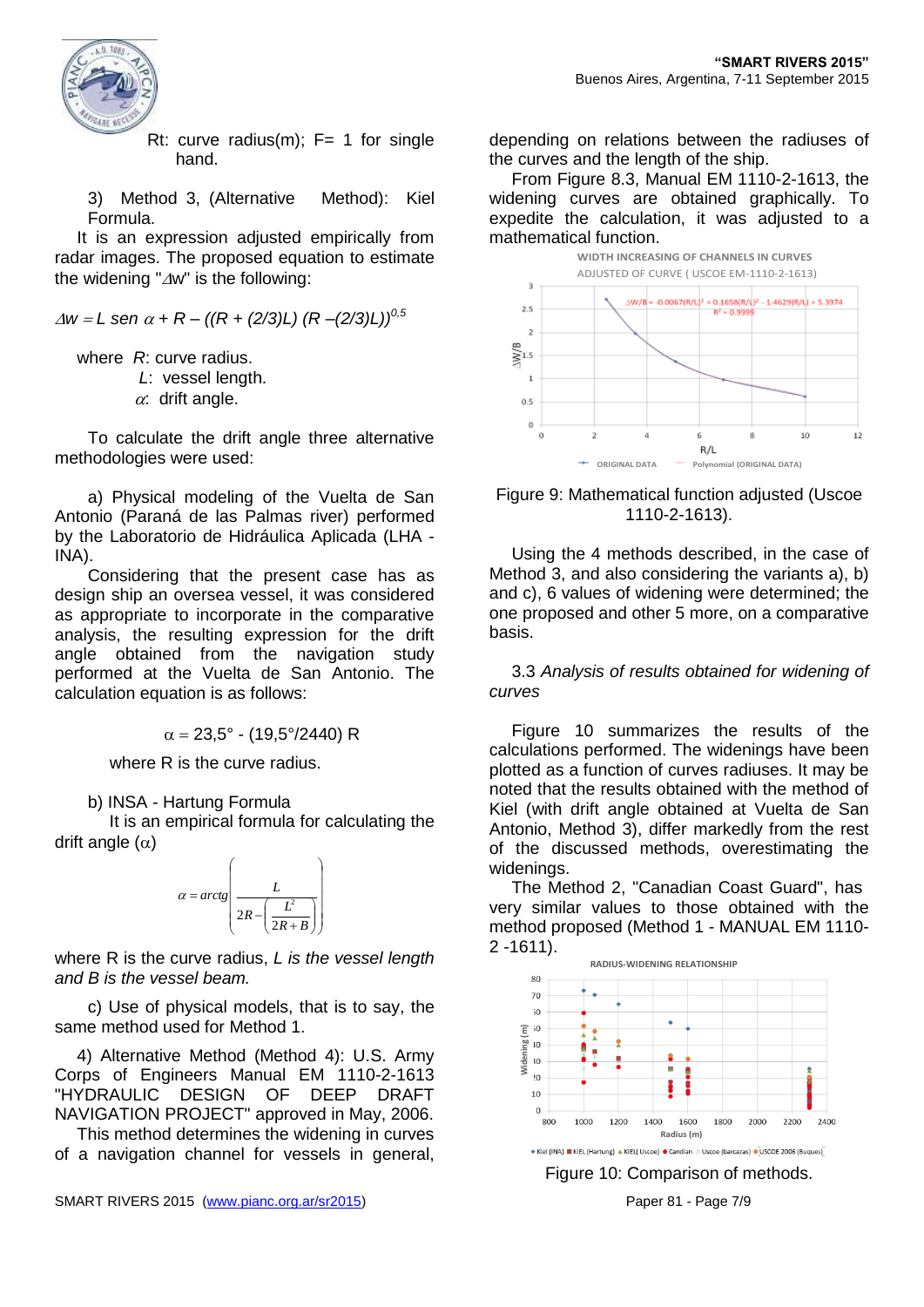

In general, the methods 3b, 3c and 4 have relatively limited variations; for example, for higher radiuses adopted (10 lengths), the widening variations range from 10 to 20 m; on the other side, ie. in the case of small curves radiuses (1,000 m), variations range from 35 to 50 m.

The values obtained with the methodology 1 are located on the lower middle zone of the comparative graph, minimizing volumes of work.

Furthermore, the methodology 1 allows obtaining a safe widening backed up by the experiences and backgrounds of application at Mississippi waterway (USCOE).

## 4. CONCLUSIONS

It should be adopted widening curves obtained by Method 1 - MANUAL EM 1110-2 -1611. These ones, unlike the others, take into consideration calculation elements as current speed and navigate direction; variables considered critical in turning maneuvers due to their effect on drifts caused by the ships movements. Their adoption ensures the choice of widenings and generates projects that economically optimize volumes of work.

Due to the characteristics of the Paraná river, mainly in its middle and lower reaches, the main works for fluvial navigation, in addition to navigation signals, are the deepening, the widening and the periodic maintenance of the navigation channel by dredging.

This work proposes methodological elements for the design of a navigation channel on lowland rivers, obtained from considering the particularities of the Argentinian waterway. They would also apply to other similar waterways (large reaches of unregulated lowland rivers).

#### **Bibliography**

**AMSLER Mario, PRENDES Héctor, HUESPE José, ROMANO Carlos.** "Predicción de alturas medias de dunas en el río Paraná" 19ª Congreso Latinoamericano de Hidráulica, Córdoba, Argentina, Octubre 2000.

**PIANC** Pub. varias de "Permanent International Association of Navigation Congresses"

**PRENDES Héctor, SCHREIDER Mario, AMSLER Mario, HUESPE José, CIAN Carlos y LIMA Daniel "**Metodología para evaluar la Sedimentación en un Canal de Navegación Fluvial (río Paraná Inferior, Argentina), XV Congreso Latinoamericano de Hidráulica, Cartagena Colombia, Setiembre de 1992.

**PRENDES Héctor, SCHREIDER Mario, AMSLER Mario, HUESPE José, CIAN Carlos "**Determinación de la frecuencia óptima de dragado de mantenimiento en un Paso de Navegación". XV Congreso Latinoamericano de Hidráulica, Cartagena, Setiembre de 1992

**PRENDES Héctor, HUESPE José, SCHREIDER Mario, AMSLER Mario, FRANCO Felipe "**Metodología para planificar dragados de mantenimiento en Pasos de navegación fluvial". XVI Congreso Latinoamericano de Hidráulica, Santiago, Chile, Nov. 1994

**PRENDES Héctor, HUESPE José, SCHREIDER Mario, AMSLER Mario "**Influencia de las Crecida Extraordinarias en los Costos de Mantenimiento de la Hidrovìa Argentina". XVII Congreso Latinoamericano de Hidráulica - Guayaquil -Ecuador, Octubre de 1996.

**ROMANO Carlos, PRENDES Héctor, AMSLER Mario, HUESPE José "**Evolución de taludes dragados en canales de navegación fluvial. Ajuste de un modelo de predicción en el Río Paraná" – XVII Congreso Nacional del Agua – II Simposio de Recursos Hídricos del Cono Sur – Santa Fe, Argentina 1998.

**PRENDES Héctor H., HUESPE José**, libro "El río Paraná en su tramo medio, contribución al conocimiento y prácticas ingenieriles en un gran río de llanura", Tomo 2, Capitulo 10, pag. 183 – 238, "Aspectos hidráulicos y sedimentologicos de la Hidrovía Fluvial", Centro de publicaciones de la Universidad Nacional del Litoral, Santa Fe, Septiembre del 2000.

**PRENDES Héctor H. HUESPE José, AMSLER Mario, SCHREIDER Mario. "**Hidrovías Paraná – Paraguay y Alto Paraná. La Ruta de Barcazas en tramo Argentino". IV Seminario del Comité Permanente para el Desarrollo y la Cooperación. AIPCN (PIANC), Buenos Aires, Noviembre 2000.

**PRENDES Héctor H., HUESPE José "**El Mantenimiento de Calados en el Puerto de Diamante. Río Paraná Argentina". IV Seminario del Comité Permanente para el Desarrollo y la Cooperación. AIPCN (PIANC), Buenos Aires, Noviembre 2000.

**United State Army Corp of Engineers.** "Engineering Design - Layout and Design of Shallow Draft Waterways".